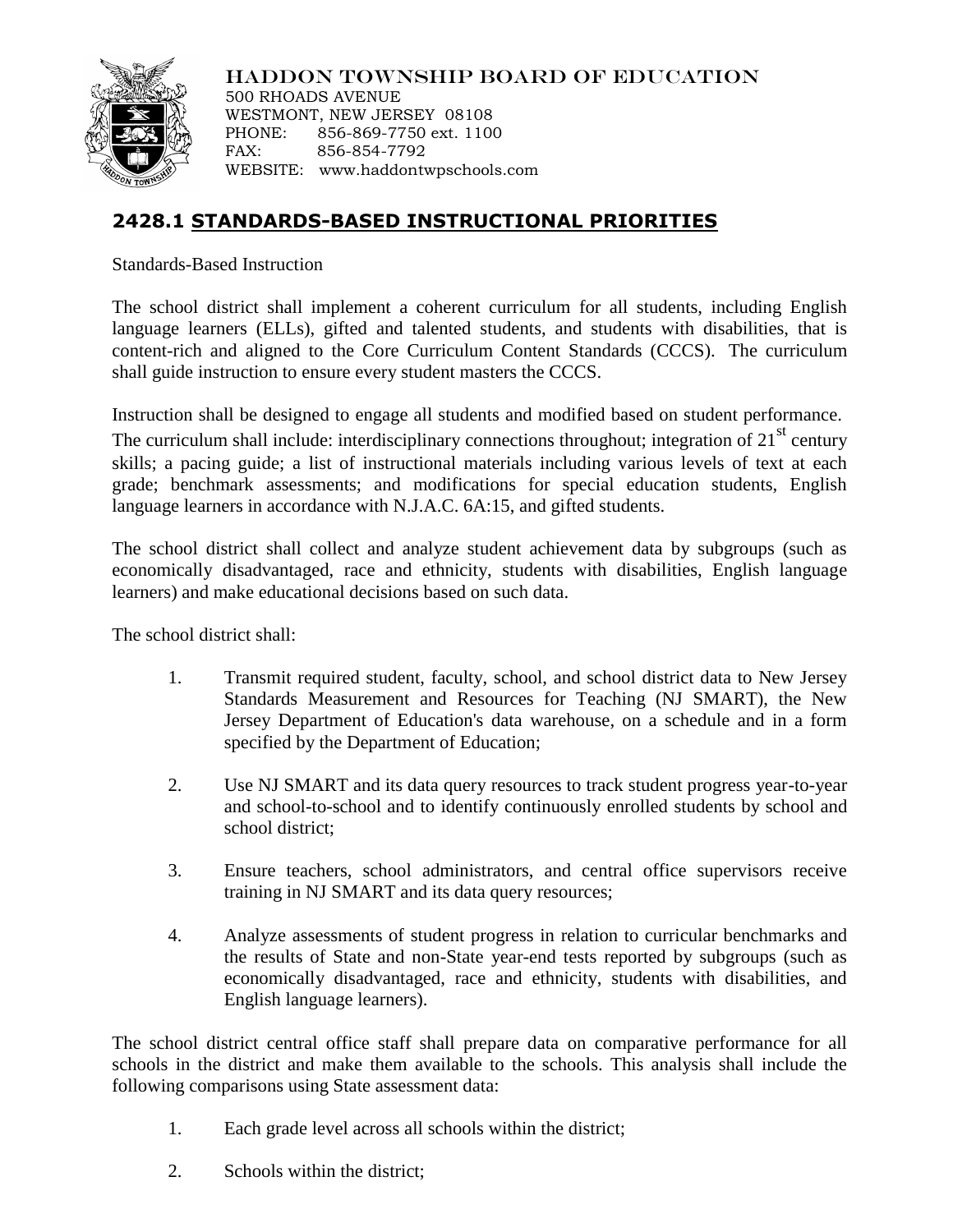- 3. Comparable districts by district factor groups; and
- 4. Data with State averages.

The school district shall ensure a free appropriate public education is available to all students with disabilities according to the Individuals with Disabilities Education Act (IDEA), 20 U.S.C. §§ 1400 et seq., and N.J.A.C. 6A:14.

The school district shall provide English language learners with instructional services pursuant to N.J.A.C. 6A:15 and provide gifted and talented students with appropriate instructional services pursuant to N.J.A.C. 6A:8-3.1.

The school district shall provide library-media services that are connected to classroom studies in each school building, including access to computers, district-approved instructional software, appropriate books including novels, anthologies and other reference materials, and supplemental materials that motivate students to read in and out of school and to conduct research. The school district will provide these library-media services under the direction of a certified school library media specialist.

## Secondary Education Initiatives

The school district shall develop a plan in 2008-2009 for implementing the secondary education initiatives specified in N.J.A.C. 6A:13-2.2(c) through (e) by the 2009-2010 school year, except that secondary school districts previously subject to N.J.A.C. 6A:10 and 6A:10A shall immediately comply with the secondary education initiatives specified in N.J.A.C. 6A:13-2.2(c) through (e).

The school districts shall:

- 1. Have a school-level planning team to guide the development and implementation of the secondary education reforms described in N.J.A.C. 6A:13-2.2. A representative group of teachers and administrators shall determine team membership and operating procedures.
- 2. Provide instructional services, professional development, and other support to assist secondary schools with the implementation of the secondary education initiatives specified in N.J.A.C. 6A:13-2.2.
- 3. Create personalized learning environments that strengthen relationships among students, teachers, staff members, families and the larger community for students in grades six through twelve. These personalized learning environments may include:
	- a. Small learning communities in free-standing facilities or within larger facilities;
	- b. Ninth grade academies where freshman students remain together and are provided with a supportive environment to enhance their successful transition to high school;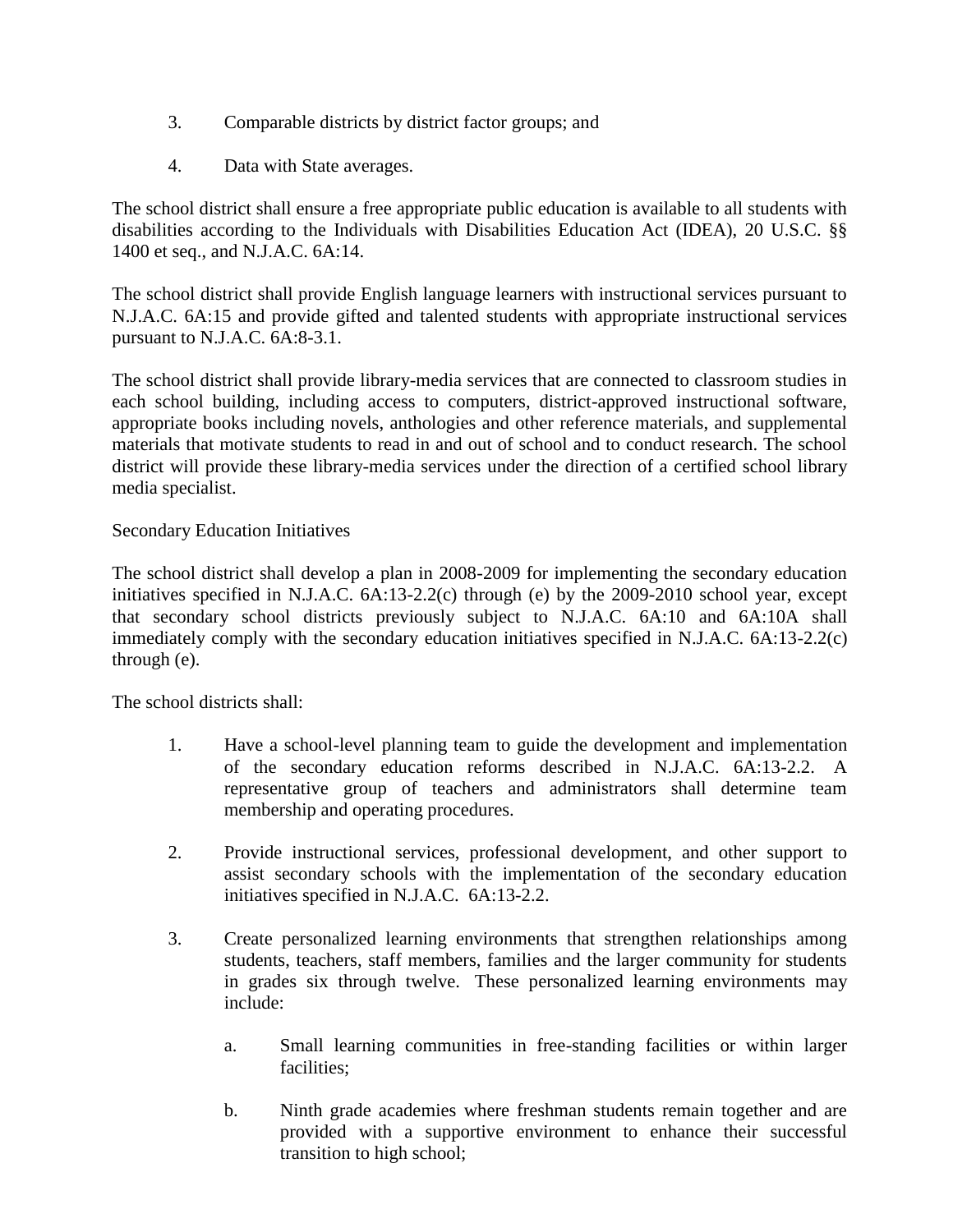- c. Student support systems where students are assigned an adult mentor or team of adults who know(s) them and can support student efforts in achieving goals and solving problems;
- d. Academies with a career focus;
- e. Multi-grade academies where students at various grade levels may remain with a core group of teachers for multiple years in an academy-type format which may be organized around a particular theme and involve interdisciplinary teaming; or
- f. Other practices for personalizing learning environments that strengthen relationships among students, teachers, staff members, families, and the larger community.

The school district shall implement academic coursework aligned to N.J.A.C. 6A:8-5.1 that prepares all students for success in postsecondary education and/or careers after graduation, including the development of academic skills integral to success in rigorous high school courses.

Beginning in 2008-2009, all students entering grade nine shall complete by the end of their high school education, at a minimum, coursework in language arts literacy, mathematics, and science. These shall include college level preparatory English I, II, III and IV, Algebra I, Lab Biology or the equivalent content taught in an integrated or career-based format, and other coursework as specified in N.J.A.C. 6A:8.

All required courses shall:

- 1. Be developed, reviewed, evaluated, and revised by a broad cross-section of teachers, content supervisors, and Principals;
- 2. Satisfy the Core Curriculum Content Standards and indicators in each content area according to the graduation requirements in N.J.A.C. 6A:8-5.1; and
- 3. Be aligned to the district curriculum which identifies the purpose of instruction, including the essential content to be mastered in each course with interim benchmarks and assessments and final assessments.

Secondary school districts that administer the high school State assessment and in which ten percent or more of their students satisfy high school graduation requirements through the Special Review Assessment (SRA) shall submit to the Department of Education by November 15 of the subsequent school year an analysis of all students who graduated by means of the SRA in the previous school year. The analysis shall include:

- 1. The names of high school courses and grades achieved for SRA students in language arts literacy, mathematics, and science;
- 2. The attendance records for SRA students for each year of high school;